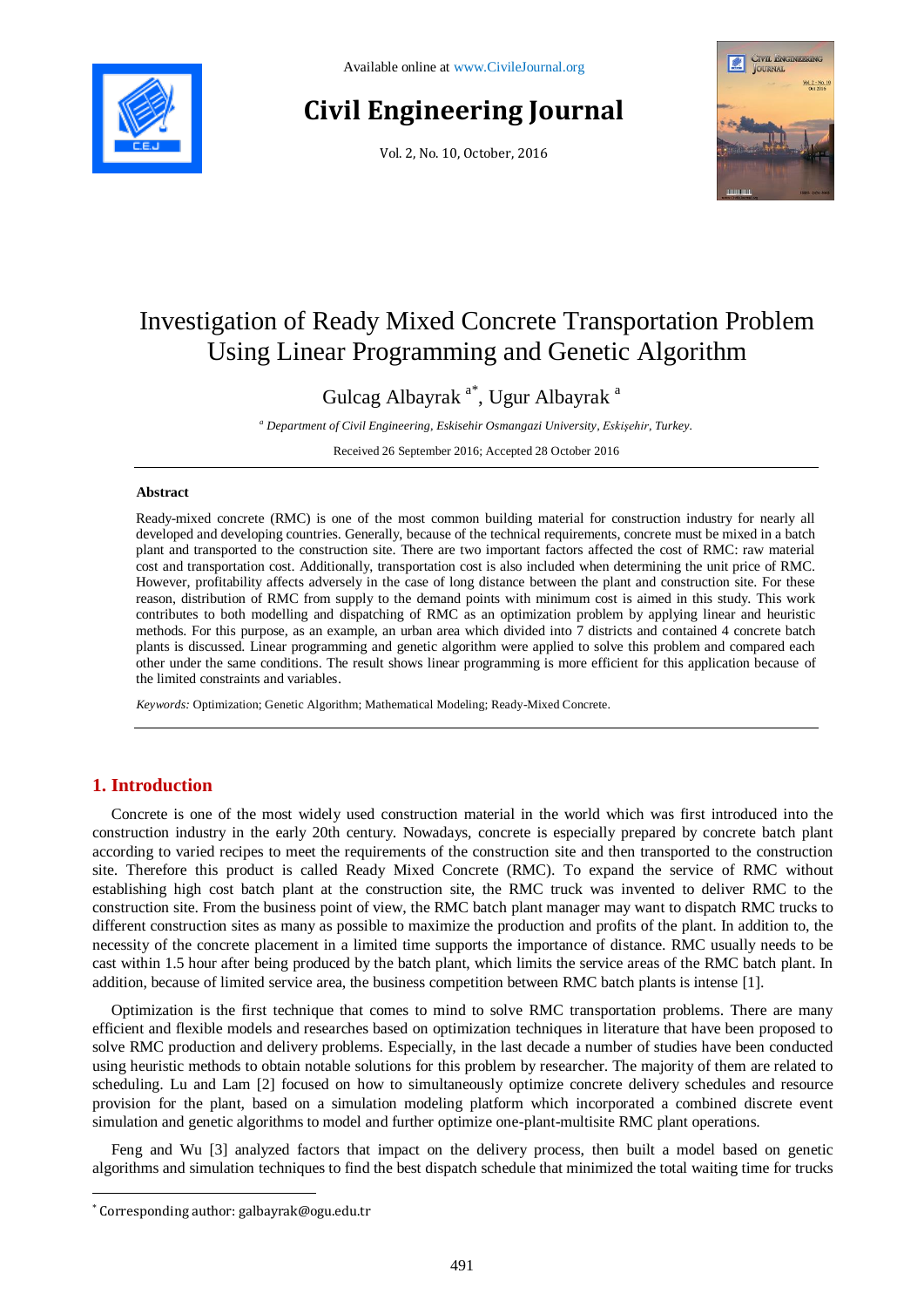at a site, while satisfying the need for deliveries to other sites without interrupting the concrete casting operation. Graham, Forbes and Smith [4] presented a neural network methodology to model the RMC delivery system and found that two and three-layer feed-forward networks provide the best estimates of concrete placing productivity. Naso, Surico, Turchiano and Kaymak [5] developed a detailed model and proposed a metaheuristic approach based on a hybrid genetic algorithm combined with constructive heuristics. Yan, Lai and Chen [6] developed an integrated model that combined RMC production schedules and truck dispatch in the same framework. The model was formulated as a mixed integer network flow problem with side constraints, which was solved by developing a solution algorithm incorporating a mathematical programming solver. Lin, Wang, Huang and Wang [7] provided a detailed formulation of a multi-objective model of the minimal cost of dispatching RMC trucks. Maghrebi and Waller [8] formulated the RMC optimization problem mathematically with two models: Integer programming (without time windows) and mixed integer programming (with time windows). The results of the integer programming and mixed integer programming models were compared with experts' decisions.

#### **2. Method**

The objective of this paper is to optimize the delivery of RMC. To achieve this goal, these steps are performed:

- Designing the problem as a transportation problem
- Determination of constraints and decision variables
- Building a mathematical model which is appropriate with transportation problem
- Analyzing the model with linear programming and genetic algorithm respectively using Microsoft Solver Foundation.

The transportation problem is a classic operations research problem where the objective is to determine the schedule for transporting goods from source to destination in a way that minimizes the shipping cost while satisfying supply and demand constraints [9].

An ordinary transportation problem has the following components: sources, destinations and weighted edges.

In this paper the transportation problem that we would like to take as an example to compare the outcome of two optimization methods have a set of nodes called sources, which have a commodity available for distribution, and another set of nodes called demand points, which require this commodity. The amount of commodity available at each source and the amount required at each demand point are specified, as well as the cost (especially distance for this paper) of transporting the commodity from each source to each demand point. The problem is to determine the quantity to be transported from each source to each demand point, so as to meet all the requirements at minimum total transportation cost. The commodity of this problem is RMC, the sources are found at concrete batch plants, where the RMC is produced, and the demand points are the construction sites.

#### **2.1. Optimization Model Design**

The transportation problem can be usually described using following mathematical model. In particular, it is assumed that the transportation network is given by a set  $\bar{A}$  of arcs, where  $(i, j) \in \bar{A}$  means that there exists route connecting the provider i and the demander j.

We denote by  $c_{ij}$  the unit shipment cost on the arc (i; j), by  $s_i$  the available supply at the provider i, and by  $d_j$  the demand at the demander j. The decision variables are the quantities  $x_{ii}$  of the commodity that is shipped over the arc (i;  $j \in \overline{A}$  and the problem is to minimize the transportation costs,

Minimize  $\sum_{(i,j)\in \bar{A}} c_{ij}x_{ij}$ 

Under the natural constraints:

The supply  $s_i$  at i should exceed the sum of the demands at all j such that (i; j)  $\in \overline{A}$ , i.e.

 $\sum_{j:(i,j)\in \bar{A}} x_{ij} \leq s_i$  for all i,

The demand  $d_i$  at j must be satisfied in the sense that is less or equal the sum of the supplies at all i such that  $(i; j) \in \overline{A}$ , i.e.

 $\sum_{i:(i,j)\in \bar{A}} x_{ij} \ge d_j$  for all j,

and

 $x_{ij} \geq 0$  for all i and j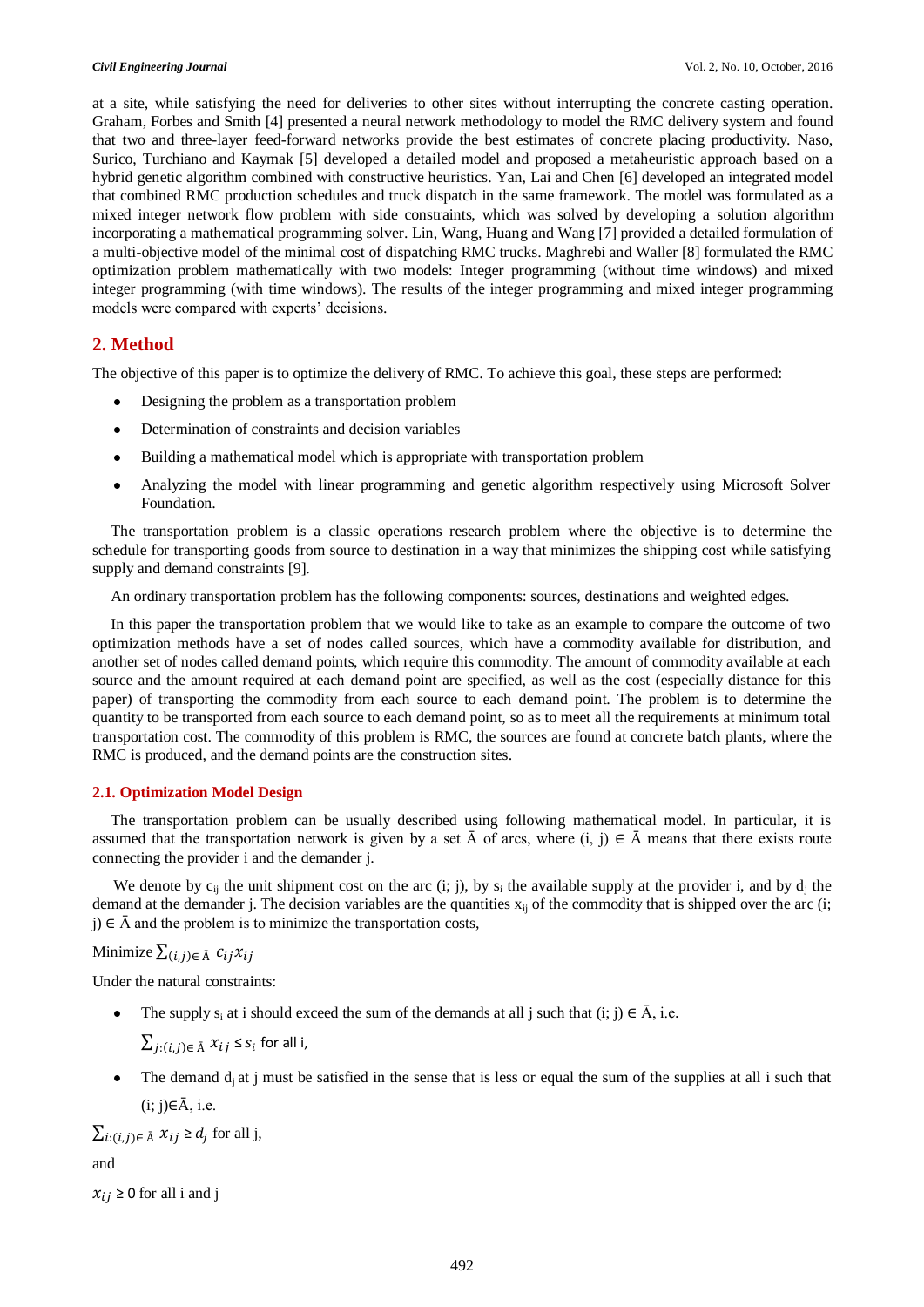A transportation problem will have feasible solutions if and only if:

$$
\sum_{i=1} s_i = \sum_{j=1} d_j
$$

#### **2.2. Genetic Algorithm**

Genetic algorithm is a heuristic evolutionary optimization algorithm based on the Darwin's principle "Survival of the fittest" [10]. Genetic Algorithm (GA) is initiated in 1975 by Holland [11], which is based on the mechanics of natural selection and genetics to search through decision space for optimal solution. There are six components in GA including chromosome structure, initial population, fitness function, selection, genetic operators and termination condition.

GA is started with a set of solutions (represented by chromosomes) called population. Solutions from one population are taken and used to form a new population. The new population will be better than the old one. Solutions which are selected to form new solutions (offspring) are selected according to their fitness value. If their fitness value is more suitable, then they have more chances to reproduce. This is repeated until some condition (e.g. number of populations or improvement of the best solution) is satisfied. This algorithm can be represented as Figure 1.



**Figure 1. A general flow chart of GA**

#### **2.3. Numerical Example**

A previous study, Albayrak and Albayrak [12] was used for the data of the example. To make the simulation realistic, a metropolitan area consisting of 7 districts is selected according to this article. In this area, there are 4 batch plants that supply concrete for all 7 districts. Concrete demands and production capacity of concrete batch plants are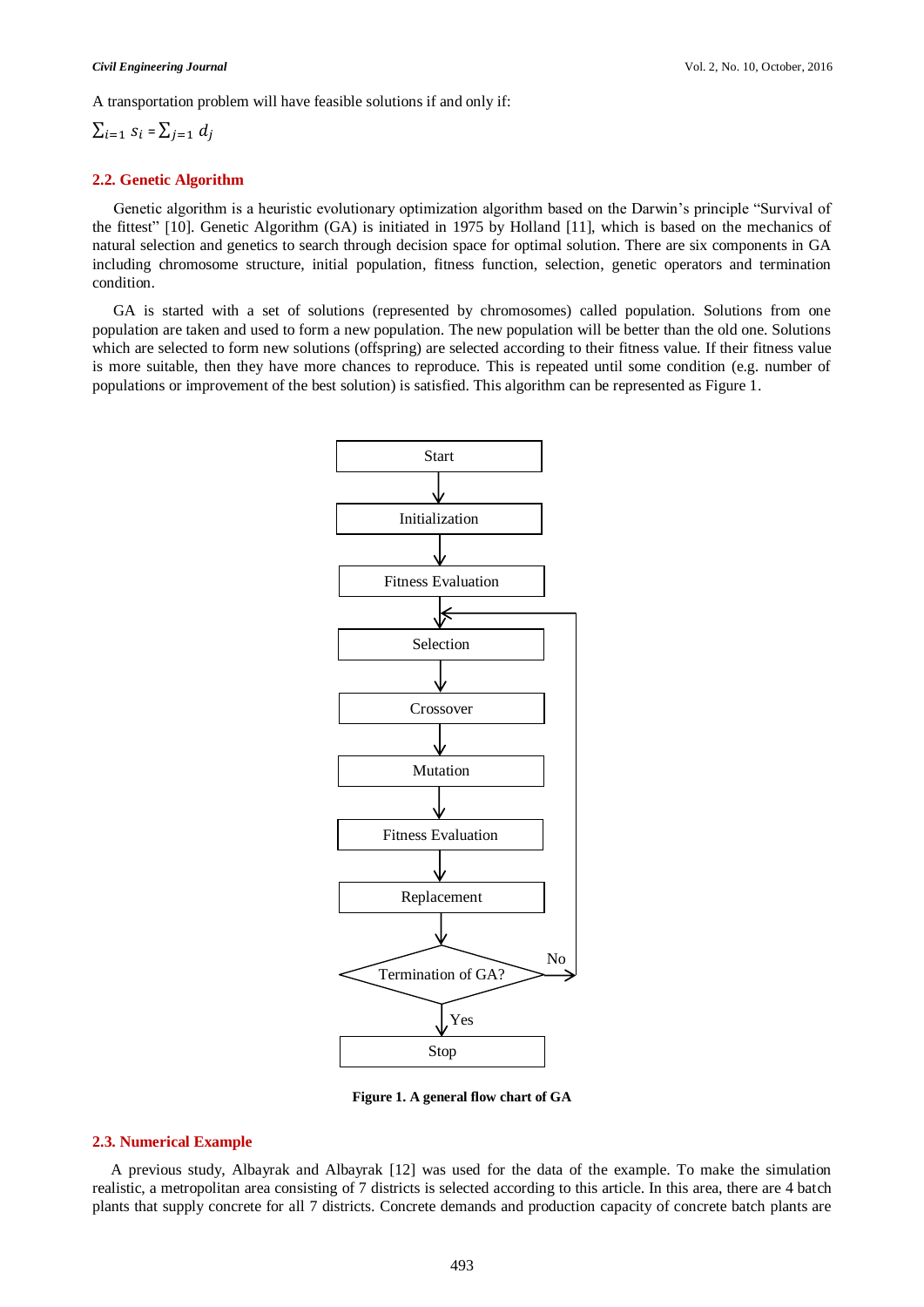created on the basis of actual values which can be reached in a city of Turkey. The annual demand  $d_j$  involves all types of concrete. In practical, the distance (km) from the batch plant to the center point of regions is described as follows (see Table 1).

|                                 |                    | <b>Suburbans</b> |    |      |      |      |      |   |  |  |  |
|---------------------------------|--------------------|------------------|----|------|------|------|------|---|--|--|--|
|                                 |                    |                  |    |      |      |      |      |   |  |  |  |
| Concrete<br><b>Batch Plants</b> |                    | 15               |    | 10   | 10   | 7.5  | 6.5  |   |  |  |  |
|                                 | $\mathcal{L}$<br>∠ | 20               | 16 | 13   | 13.5 | 11.5 | 8.5  |   |  |  |  |
|                                 | 3                  | 8.5              |    | 1.5  | 6.5  | 3.5  | 7.5  | 8 |  |  |  |
|                                 | 4                  | 12.5             |    | 12.5 | 6.5  |      | 13.5 |   |  |  |  |

**Table 1. Distance between suburbans and plants**

The example has its own systematic approach which breaks down the model to four parts: input parameters, decision variables, constraints and system out.

#### *Decision Variables*

 $x_{ij}$  refers amount of concrete transported from supply point i to demand point j. Assume that i represents the concrete batch plant  $(1, 2, 3, 4)$  and j represents the suburban  $(1, 2, 3, 4, 5, 6, 7)$ .

#### *Constraints*

The production quantity of the concrete batch plant is indicated by  $s_i$  and  $d_i$  denotes the demand of district. In real life, the total production capacity of plant is not usually equal to total demand. Therefore, production quantity can be considered as equal to demand or a dummy demand point can be added to the transportation problem. In this example, number 8 is a dummy destination. Also, as expected, decision variables cannot be negative values. Thus, that is a constraint too. Capacities of the concrete batch plants and demands of districts are shown in Table 2 and Table 3.

Constraints are described as follows:

 $\sum_{j=1}^{8} x_{ij} \leq$  $\sum_{i=1}^{4} x_{ij} \geq$  $x_{ii} \geq 0$ 

#### **Table 2. Capacities of the concrete batch plants**

|                                                   | <b>Concrete batch plants</b> |     |     |     |  |  |  |
|---------------------------------------------------|------------------------------|-----|-----|-----|--|--|--|
|                                                   |                              |     |     |     |  |  |  |
| Capacities $(s_i)$<br>(m <sup>3</sup> x1000/year) | 1050                         | 550 | 800 | 600 |  |  |  |

#### **Table 3. Demands of the suburbans**

|                                                | <b>Suburbans</b> |     |     |     |     |     |     |  |
|------------------------------------------------|------------------|-----|-----|-----|-----|-----|-----|--|
|                                                |                  |     |     |     |     | h   |     |  |
| Demands $(d_j)$<br>(m <sup>3</sup> x1000/year) | 550              | 300 | 400 | 350 | 450 | 150 | 300 |  |

#### *Objective function*

The purpose is to build a model that covers all demands with the lowest total cost from the sources under the current constraints. Optimizing the quantity of dispatched concrete is important in this problem. Therefore, concrete distribution cost is taken into account as \$1 per cubic meter in terms of being a unit value.

Minimize  $\sum_{(i,j)} c_{ij} x_{ij}$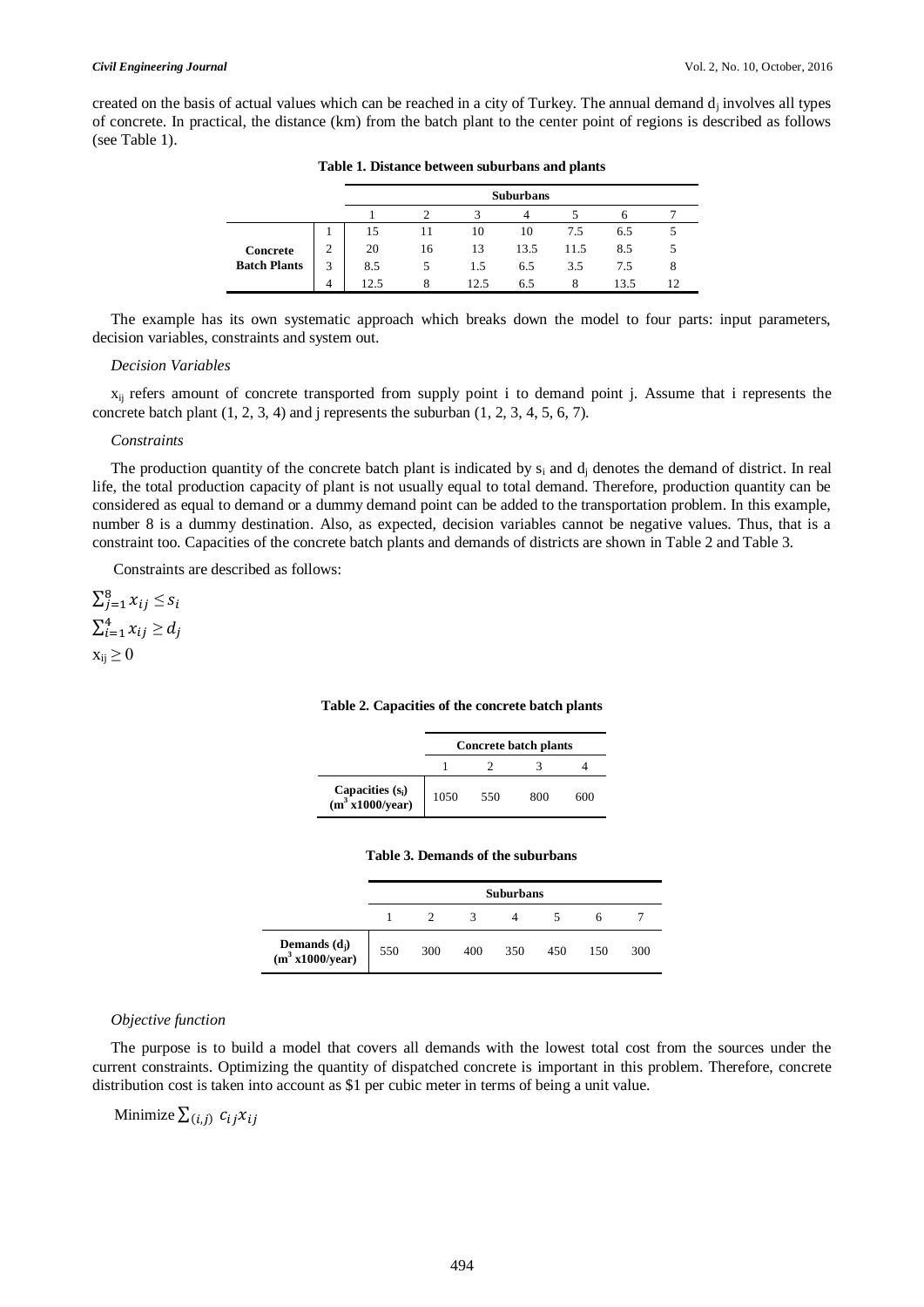#### **3. Results**

Primarily, this problem is solved with classical transportation method based linear programming (LP). The equations of the problem are transferred to Excel Solver Foundation, and then solution of the problem is performed. An optimum solution is found which covers all the constraints of demands and sources. The optimum amount of concrete transported from supply point i to demand point j can be shown from Table 4.

All demands are found in the greatest possible value i.e. all demands are fully met. In the same way, all source values are calculated at the lowest value. However, plant 1 and 2 are observed that they have excess capacity. The excess capacity (500.000  $m<sup>3</sup>$ ) is assigned number 8 due to use of dummy demand point. The transportation cost of dummy demand is considered as zero. According to results, total cost of the delivering of RMC is \$16.925.000 for a year.

|  | $X_{11}$ $X_{12}$ $X_{13}$ $X_{14}$ $X_{15}$ $X_{16}$ $X_{17}$ $X_{18}$                                                         |  |                                   |         |  |
|--|---------------------------------------------------------------------------------------------------------------------------------|--|-----------------------------------|---------|--|
|  | 150 50 - - 450 150 - 250                                                                                                        |  |                                   |         |  |
|  | $X_{21}$ $X_{22}$ $X_{23}$ $X_{24}$ $X_{25}$ $X_{26}$ $X_{27}$ $X_{28}$                                                         |  |                                   |         |  |
|  |                                                                                                                                 |  | and the state of the state of the | 300 250 |  |
|  | X <sub>31</sub> X <sub>32</sub> X <sub>33</sub> X <sub>34</sub> X <sub>35</sub> X <sub>36</sub> X <sub>37</sub> X <sub>38</sub> |  |                                   |         |  |
|  | $400 - 400 - -$                                                                                                                 |  |                                   |         |  |
|  | $X_{41}$ $X_{42}$ $X_{43}$ $X_{44}$ $X_{45}$ $X_{46}$ $X_{47}$ $X_{48}$                                                         |  |                                   |         |  |
|  | $250 - 350 -$                                                                                                                   |  |                                   |         |  |

**Table 4. Results of decision variables (xij ) of LP**

In addition to, linear programming, GA is built to balance the production of the construction sites and the batch plants. The population size and mutation rate are defined respectively 100 and 0.075. Likewise, all demands are fully met, but the outcomes are different. Total cost of the delivering of RMC is calculated s \$20.050.000.The values of the decision variables are given below (Table 5).

|  |  |  |  | Table 5. Results of decision variables (x <sub>ij</sub> ) of GA |  |  |  |
|--|--|--|--|-----------------------------------------------------------------|--|--|--|
|--|--|--|--|-----------------------------------------------------------------|--|--|--|

| $X_{11}$ $X_{12}$ $X_{13}$ $X_{14}$ $X_{15}$ $X_{16}$ $X_{17}$ $X_{18}$ |          |                                                                                                                                 |  |  |
|-------------------------------------------------------------------------|----------|---------------------------------------------------------------------------------------------------------------------------------|--|--|
|                                                                         |          | $  100$ $150$ $300$ $500$                                                                                                       |  |  |
| $X_{21}$ $X_{22}$ $X_{23}$ $X_{24}$ $X_{25}$ $X_{26}$ $X_{27}$ $X_{28}$ |          |                                                                                                                                 |  |  |
|                                                                         |          | $-200$ 350 $ -$                                                                                                                 |  |  |
|                                                                         |          | $X_{31}$ $X_{32}$ $X_{33}$ $X_{34}$ $X_{35}$ $X_{36}$ $X_{37}$ $X_{38}$                                                         |  |  |
|                                                                         |          | 250 400 150 - - -                                                                                                               |  |  |
|                                                                         |          | X <sub>41</sub> X <sub>42</sub> X <sub>43</sub> X <sub>44</sub> X <sub>45</sub> X <sub>46</sub> X <sub>47</sub> X <sub>48</sub> |  |  |
|                                                                         | 550 50 - |                                                                                                                                 |  |  |

#### **4. Conclusion**

The concrete is mixed just-in-time before the loading of the vehicle at the plant, or the raw materials are poured into the vehicle and are mixed on the way to the construction site. In brief, concrete is a perishable good which cannot be stored or produced in advance. Moreover after being blended the good cannot be transported for more than 1.5 hours [12]. Therefore, transportation algorithm which emphasis on the point of the lowest delivering cost is used in this paper.

The described model and solution method are sufficiently flexible to be enhanced for typical real world requirements. At the same time, practical application of the basic model shows that because of the central management of RMC is more advantageous than the traditional way.

In this paper, the mathematical model which is built for optimization is used. Both of techniques satisfy the balance between the supply and demand of RMC. However, LP obtained the exact solution and the minimum value for